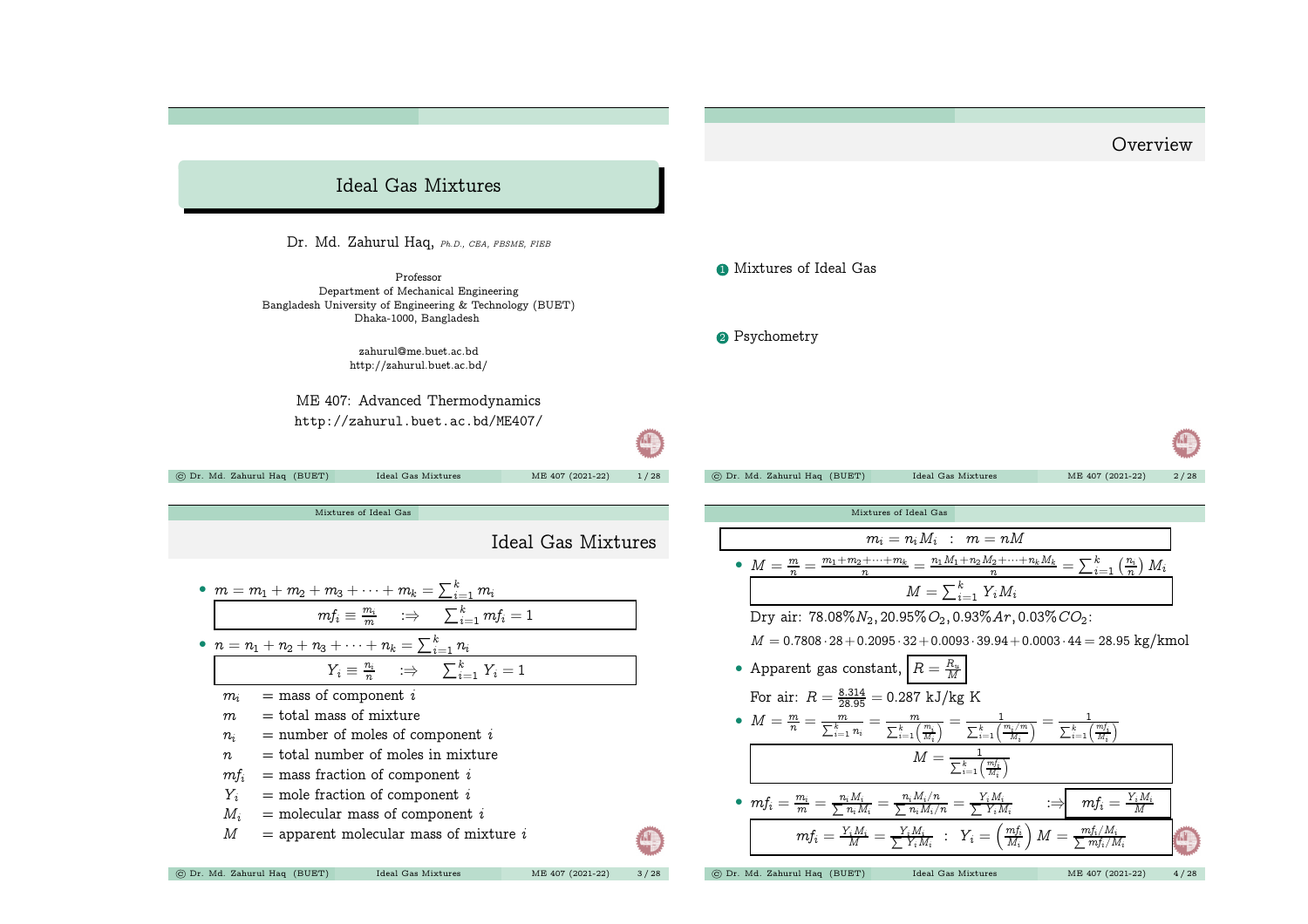

 $\Rightarrow \frac{P_i(T,V)}{P} = \frac{n_i R_u T/V}{n R_w T/V} = \frac{n_i}{n} = Y_i$  :  $\frac{V_i(T,P)}{V} = \frac{n_i R_u T/P}{n R_w T/P} = \frac{n_i}{n} = Y_i$ 

 $\,P_i$  $\frac{P_i}{P} =$   $\frac{V_i}{V} = \frac{n_i}{n}$ 

T281

 $P = P_A + P_B$ © Dr. Md. Zahurul Haq (BUET) Ideal Gas [Mixtures](#page-0-0) ME <sup>407</sup> (2021-22) <sup>7</sup> / <sup>28</sup>

 $P_R$ 

 $P_A + P_B$ 

 $P_A$ 

 $(Ideal gas)$ © Dr. Md. Zahurul Haq (BUET) Ideal Gas [Mixtures](#page-0-0) ME <sup>407</sup> (2021-22) <sup>8</sup> / <sup>28</sup>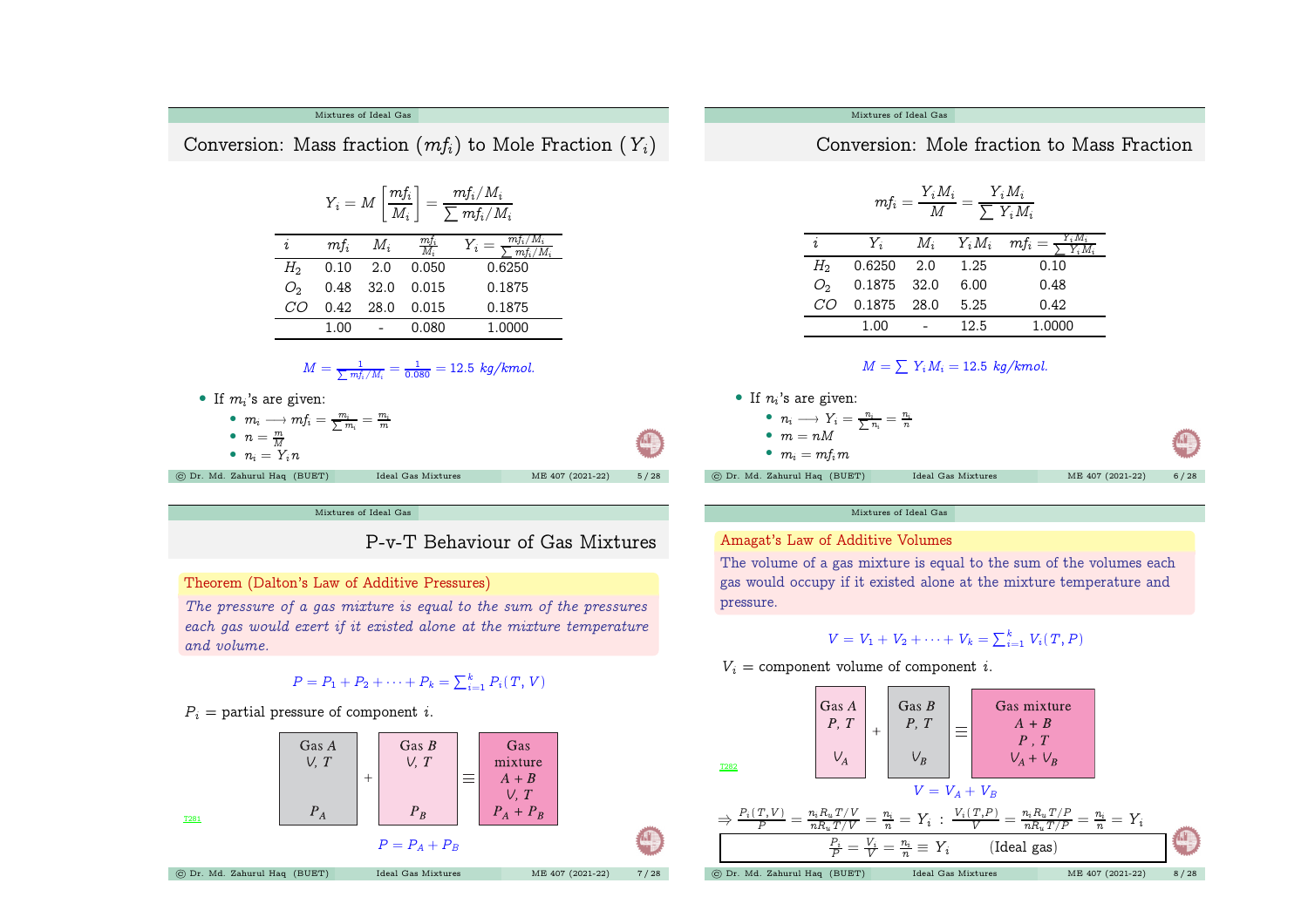## [Mixtures](#page-0-0) of Ideal Gas

Gibbs-Dalton's Law

In <sup>a</sup> mixture of ideal gases each component of the mixture acts as if it were alone in the system at the volume  $V$  and the temperature  $T$  of the mixture.

\n- \n
$$
U = U_1 + U_2 + \cdots + U_k = \sum_{i=1}^k U_i
$$
\n
\n- \n
$$
U = n\tilde{u} = n_1\tilde{u}_1 + n_2\tilde{u}_2 + \cdots + n_k\tilde{u}_k = \sum_{i=1}^k n_i\tilde{u}_i
$$
\n
\n- \n
$$
\tilde{u} = \frac{U}{n} = Y_1\tilde{u}_1 + Y_2\tilde{u}_2 + \cdots + Y_k\tilde{u}_k = \sum_{i=1}^k Y_i\tilde{u}_i
$$
\n
\n- \n
$$
U = mu = m_1u_1 + m_2u_2 + \cdots + m_ku_k = \sum_{i=1}^k m_iu_i
$$
\n
\n- \n
$$
\tilde{u} = \frac{U}{m} = m f_1u_1 + m f_2u_2 + \cdots + m f_ku_k = \sum_{i=1}^k m f_iu_i
$$
\n
\n- \n
$$
\tilde{u} = \sum Y_i\tilde{u}_i \quad \text{: } \tilde{h} = \sum Y_i\tilde{h}_i
$$
\n
\n- \n
$$
u = \sum m f_i u_i \quad \text{: } h = \sum m f_i h_i
$$
\n
\n- \n
$$
\tilde{u} = \text{specific internal energy on mole basis.}
$$
\n
\n- \n
$$
u \equiv \text{specific internal energy on mass basis.}
$$
\n
\n- \n
$$
S = S_1 + S_2 + \cdots + S_k = \sum_{i=1}^k S_i
$$
\n
\n- \n
$$
E_1 = \begin{bmatrix} \sum_{i=1}^k S_i \\ \sum_{i=1}^k S_i \end{bmatrix}
$$
\n
\n

**AT** 

[Mixtures](#page-0-0) of Ideal Gas

[Mixtures](#page-0-0) of Ideal Gas

$$
\begin{aligned}\n\bullet \Delta U &= \sum_{i=1}^{k} n_i \tilde{u}_i = \sum_{i=1}^{k} m_i u_i \Rightarrow \Delta \tilde{u} = \sum_{i=1}^{k} Y_i \tilde{u}_i \; ; & \Delta u &= \sum_{i=1}^{k} m f_i u_i \\
\bullet \Delta H &= \sum_{i=1}^{k} n_i \tilde{h}_i = \sum_{i=1}^{k} m_i h_i \Rightarrow \Delta \tilde{h} = \sum_{i=1}^{k} Y_i \tilde{h}_i \; ; & \Delta h &= \sum_{i=1}^{k} m f_i h_i \\
\bullet \Delta S &= \sum_{i=1}^{k} n_i \tilde{s}_i = \sum_{i=1}^{k} m_i s_i \Rightarrow \Delta \tilde{s} = \sum_{i=1}^{k} Y_i \tilde{s}_i \; ; & \Delta s &= \sum_{i=1}^{k} m f_i s_i \\
\bullet \Delta \tilde{u}_i &= \tilde{c}_{v,i} \Delta T, \quad \Delta \tilde{h}_i = \tilde{c}_{p,i} \Delta T, \quad \Delta u_i = c_{v,i} \Delta T, \quad \Delta h_i = c_{p,i} \Delta T \\
\bullet \Delta \tilde{s}_i &= \tilde{c}_{p,i} \ln \left( \frac{T_2}{T_1} \right) - R_u \ln \left( \frac{p_{i,2}}{p_{i,1}} \right) ; & \Delta s_i = \\
c_{p,i} \ln \left( \frac{T_2}{T_1} \right) - R \ln \left( \frac{p_{i,2}}{p_{i,1}} \right) \\
\bullet p_{i,1} &= Y_i P_1, \text{ partial pressure of component } i \text{ at state 1.} \\
\bullet \text{ For ideal gas mixtures without change in composition, } \frac{p_{i,2}}{p_{i,1}} = \frac{P_2}{P_1} \\
\bullet \Delta \tilde{s} &= \frac{P_2}{P_1} \end{aligned}
$$

[Psychometry](#page-2-0)

## Moist Air

- Atmospheric air contains several gaseous components including water vapour and contaminants such as dust and pollutants.
- Dry air refers only to the gaseous components when all water vapour and contaminants have been removed.
- Moist air refers to <sup>a</sup> mixture of dry air and water vapour in which the dry air is treated as if it were <sup>a</sup> pure component.

<span id="page-2-0"></span>

[Wark Ex. 10.6]:  $\triangleright$  Adiabatic mixing of two streams at two different temperatures at 1 bar. (1)  $\lambda$ ir,  $\dot{m}_a = 1.67$  kg/s, 27°C  $\quad$  SSSF,  $P_0 = 1$  bar,  $\dot{m}_a = 1.67$  kg/s (2)  $CO_2$ ,  $127^o$ C  $\hat{A}^{\text{\tiny (3)}}_{\text{\tiny 11}} + CO_2$ , 57°C  $\qquad \hat{m}_1 + \hat{m}_2 - \hat{m}_3 = 0$  $C_{p,air} = 1005 \text{ J/kgK}$  $\frac{1}{1797}C_{p,CO_2} = 1008 \text{ J/kgK}$ •  $\dot{m}_1 h_1 + \dot{m}_2 h_2 - \dot{m}_3 h_3 = 0$  $\quad \bullet \ \ \dot m \, a, 1 h_{a,1} + \dot m_{c,2} h_{c,2} = \dot m_{a,3} h_{a,3} + \dot m_{c,3} h_{c,3}$ ⇒  $\dot{m}_c$  =0.712 kg/s,  $\dot{n}_c$  = 0.0162,  $\dot{n}_a$ =0.0575 mol/s,  $Y_{a,3}$  = 0.78,  $Y_c$  = 0.22 •  $\Delta s_a = 1005 \ln(330/300) - 287 \ln(0.78) = 167 \text{ J/kgK}$ •  $\Delta s_c = 1008 \ln(330/400) - (8314/44) \ln(0.22) = 92 \text{ J/kgK}$  $\bullet~~\dot{m}_1s_1+\dot{m}_2s_2-\dot{m}_3s_3+\sum_{j=1}^k\frac{Q_j}{T_j}+\dot{\sigma}_{cv}=0$  $\Rightarrow \dot{\sigma}_{cv} = \dot{m}_a \Delta s_a + \dot{m}_c \Delta s_c = 343 \text{ J/K}$ .s © Dr. Md. Zahurul Haq (BUET) Ideal Gas [Mixtures](#page-0-0) ME <sup>407</sup> (2021-22) <sup>11</sup> / <sup>28</sup>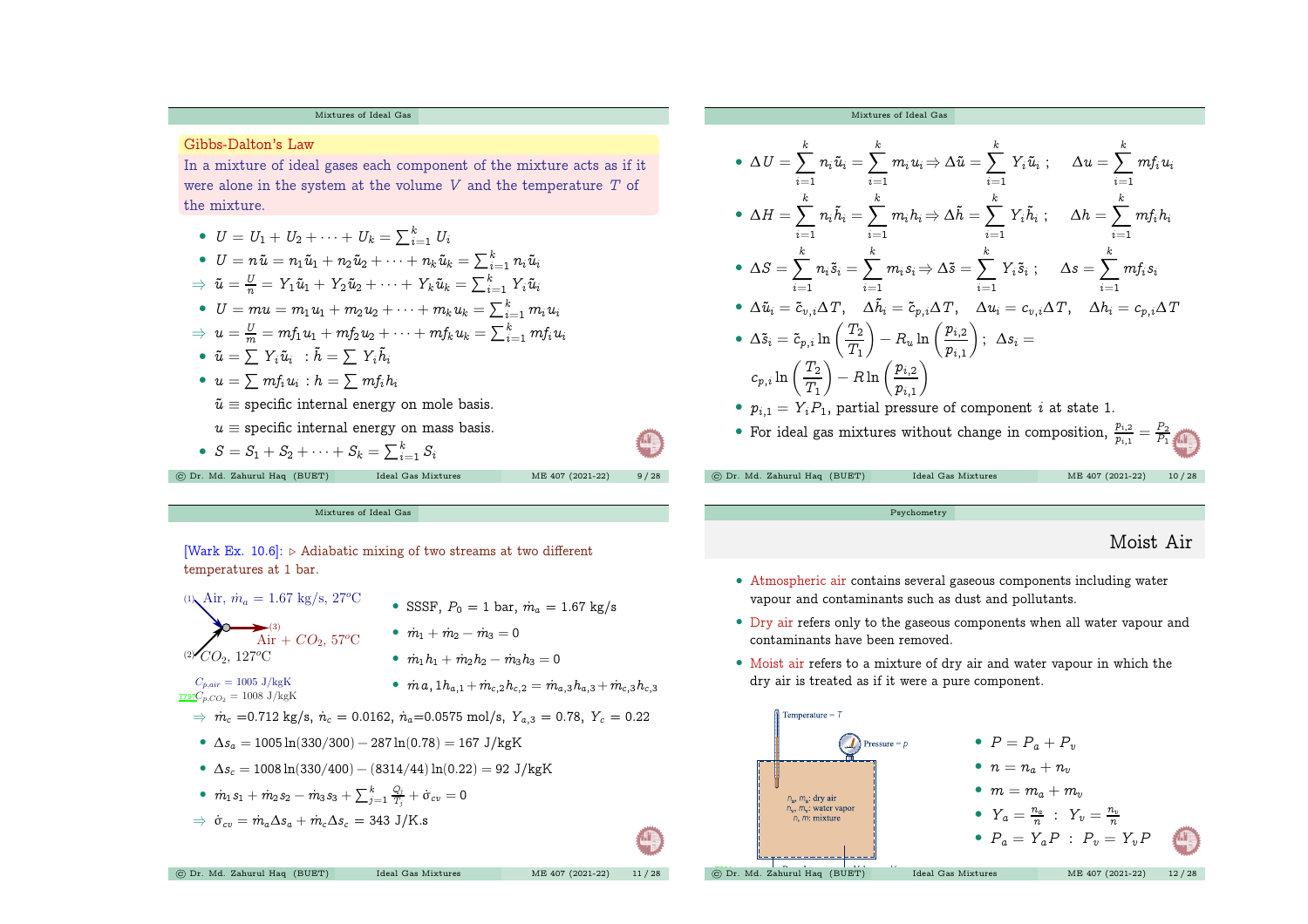







T286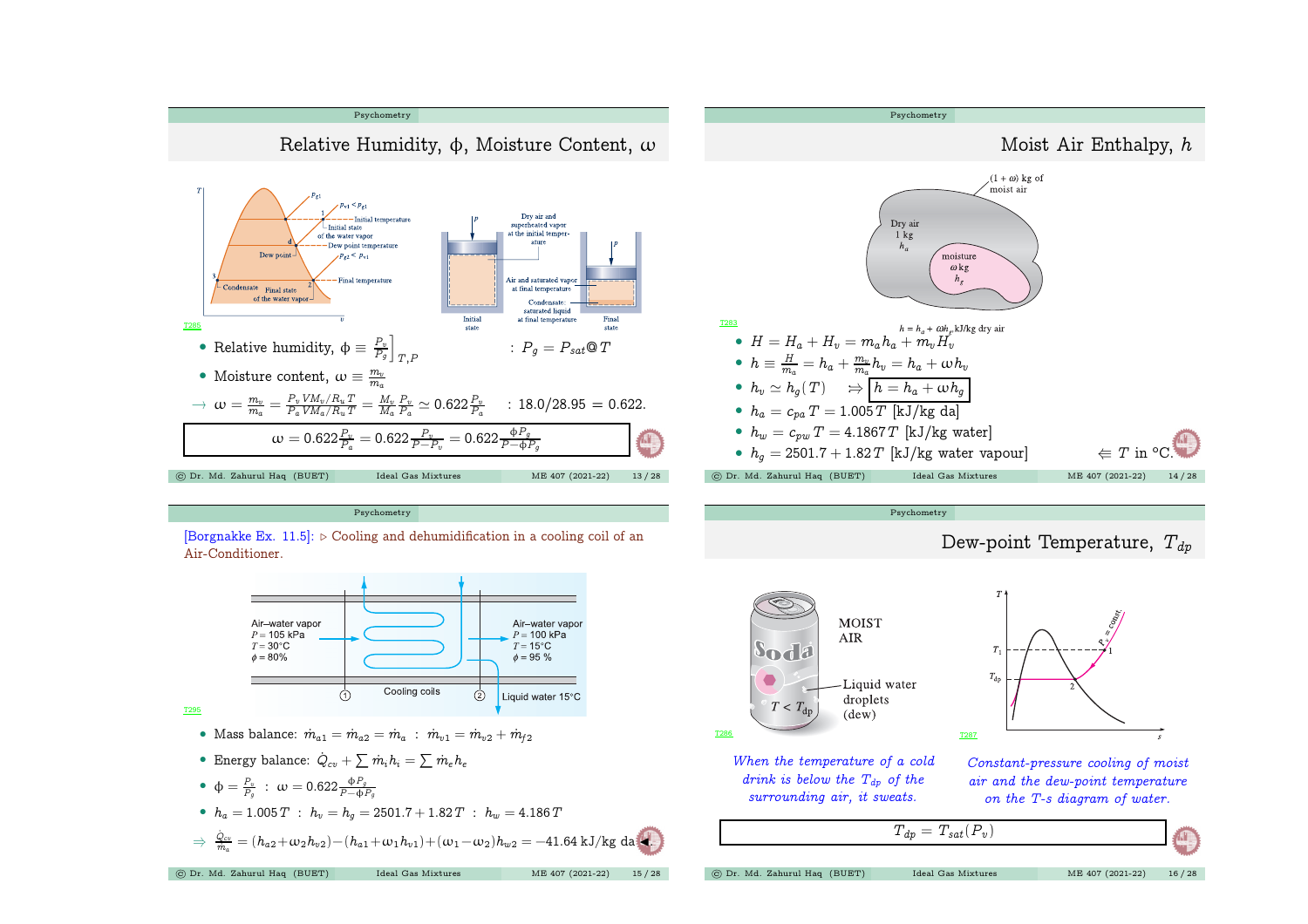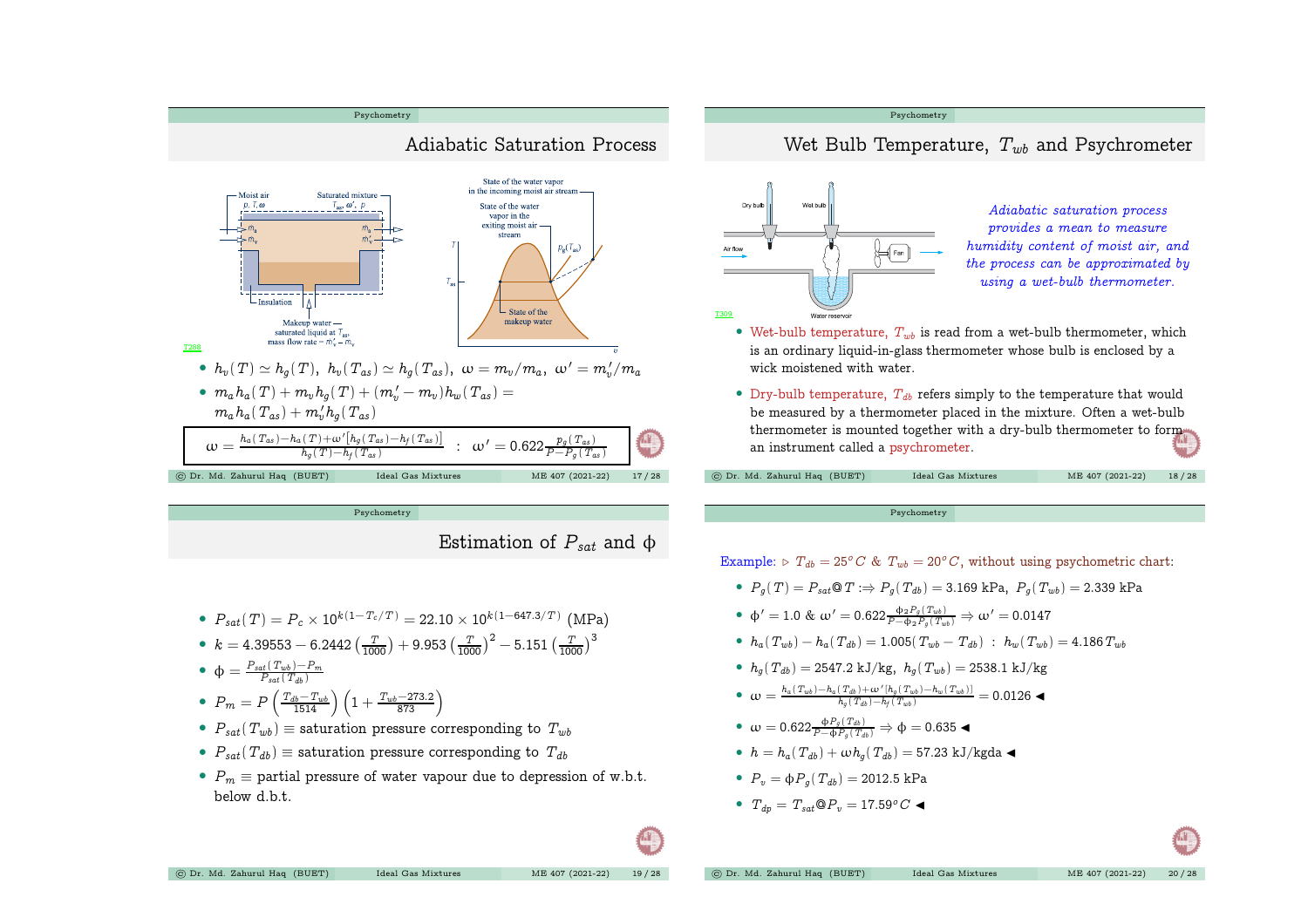